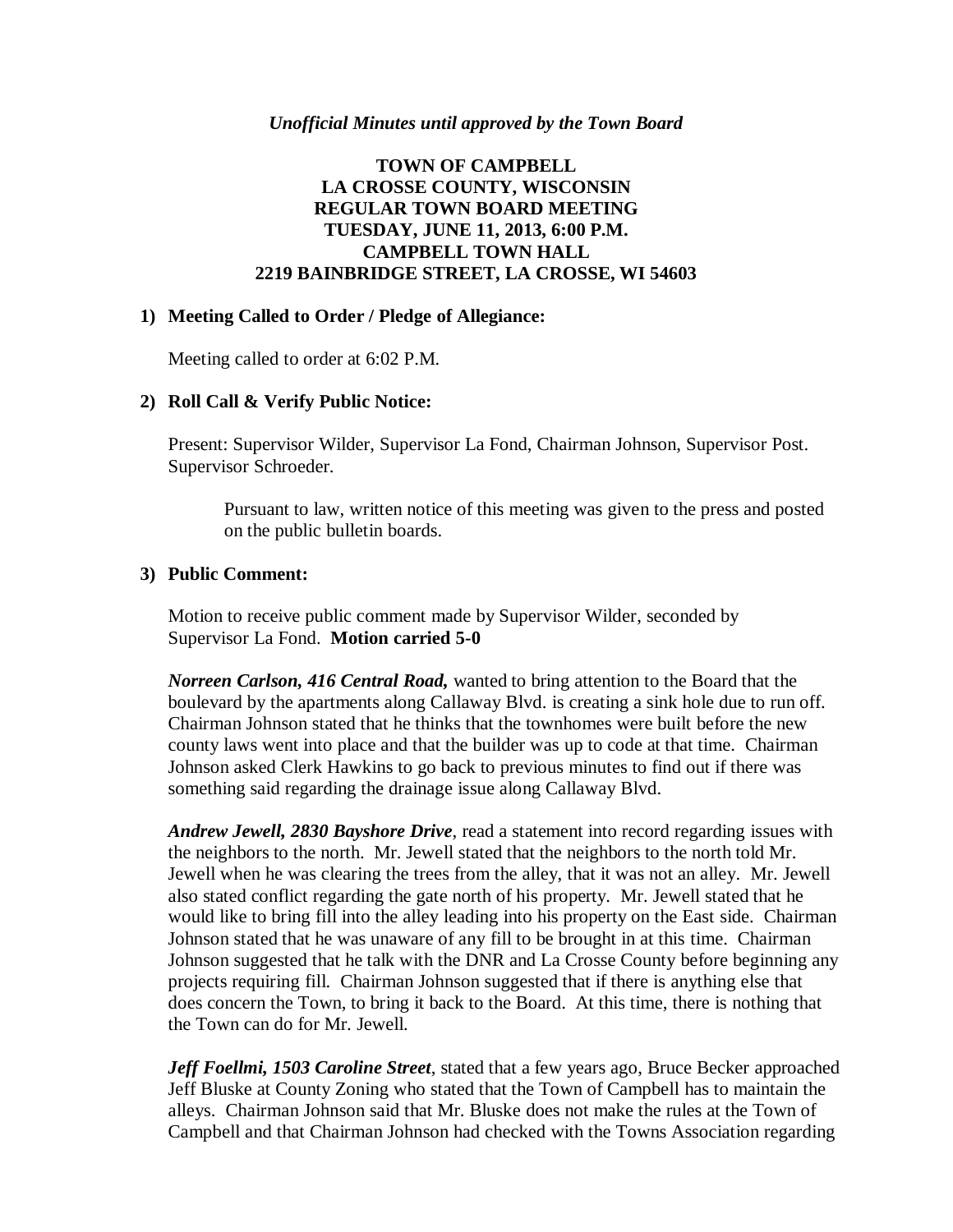this matter and was told Mr. Bluske was incorrect. Mr. Foellmi also asked that some of the chips from the chipper be brought back to the Town Hall for use by Town residents. Mr. Foellmi addressed new business, item D, that he is happy that there are "No Parking" signs. However, there is still an issue when delivery trucks are at River Rats; the trucks take up the entire road.

Supervisor Wilder wanted to make an announcement regarding new park signs. Supervisor Wilder stated that he would like to have new park signs put up at all the parks on the Island and will begin the process with a couple parks this year. Supervisor Wilder also stated that the Nelson Park Boat Landing will have new ramps placed this year and still be within this year's budget and with the fees collected this year.

Police Chief Timothy Kelemen wanted to update the Board regarding the fund-raiser held at Tom Sawyers. Chief Kelemen stated that the event raised more than \$9000 to be used for defibulators for the Police cars, Town Hall, Library, and Community Center.

Motion to close public comment made by Supervisor Schroeder, seconded by Supervisor Post. **Motion carried 5-0**

- **4) Consent Agenda: (All items listed are considered routine and will be enacted with one motion. There will be no separate discussion of these items unless a Board member so requests, in which case the item will be removed from the Consent Agenda and be considered on the Regular Agenda).**
	- **A) Approval of Minutes:** Regular Town Board Meeting 05/14/2013
	- **B) Plan Commission Meeting Recommendations:** 06/04/2013 1) Mark Prokes, 905 Breezy Point Rd. O.B.O. Thomas & Dawn Adamson, N5651 Piske Rd., Bangor, WI, petition to rezone parcel #4-645-0 from Residential "A" to Residential "C" for the purpose of constructing 6 to 8 Townhomes. **(Recommendation to Deny)**

# **C) Payment of Bills:**

Motion to approve Consent Agenda made by Supervisor Schroeder, seconded by Supervisor Wilder. **Motion carried 5-0**

# **5) Old Business:**

**A)** Update on repairs to the Town Hall.

Supervisor Post had no new updates due to the fact she has not received any bids back from contractors. Supervisor Post was hoping to get them on a future agenda.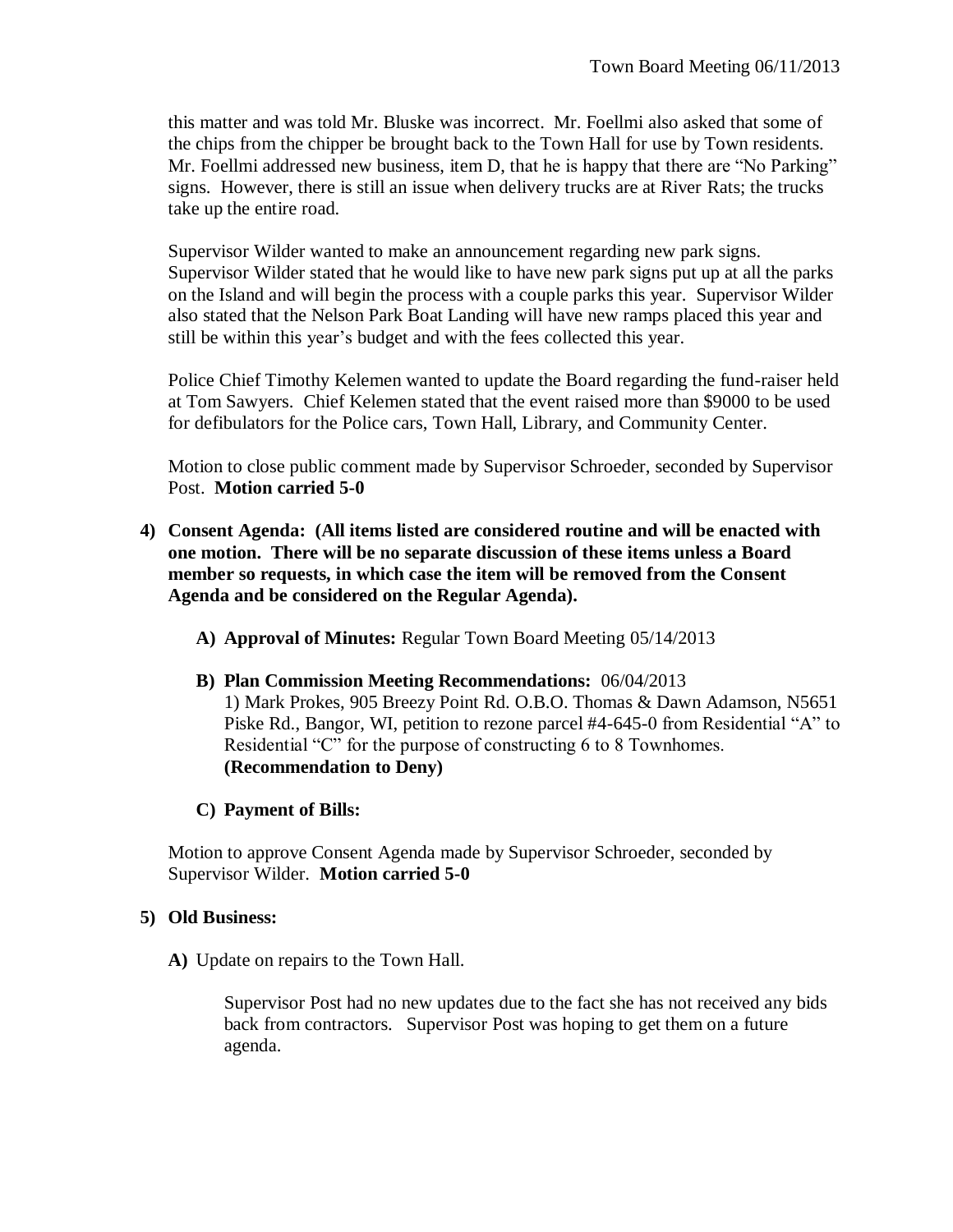#### **6) New Business:**

**A)** Bid opening for the Community Center roof project.

Clerk Hawkins informed the Board that the Town received one proposal for the Community Center roof project. Chairman Johnson opened the bid and stated the bid was from Hock's Construction Inc. in the amount of \$17,750.00.

Motion to accept the proposal to replace the roof on the Community Center based on Hock's Construction Inc., in the amount of \$17,750.00 made by Supervisor Wilder, seconded by Supervisor Schroeder. **Motion carried 5-0**

**B)** Ordinance to repeal and recreate Section 6.03 (E) of the Town of Campbell Code of Ordinances relating to curfews.

Chief Timothy Kelemen spoke about the reason for the Ordinance repeal and recreation. Chief Kelemen stated that he is trying to mirror the Ordinance with City of La Crosse and Onalaska so that a child does not cross times due to ordinance differences.

Motion to approve the repeal and recreation of Section 6.03 (E) of the Town of Campbell Code of Ordinance as presented made by Supervisor Schroeder, seconded by Supervisor La Fond. **Motion carried 5-0**

**C)** Ordinance to repeal and recreate Section 1.07 of the Town of Campbell Code of Ordinances relating to Emergency Government.

Chairman Johnson asked Police Chief Timothy Kelemen to work on rewriting this Ordinance so that the Directors of the Emergency Management would be the current Police and Fire Chief. Chairman Johnson feels that if there is an emergency, and since the Chiefs would usually be the first on scene, the Directors would be able to make good judgment calls.

Motion to approve the repeal and recreation of Section 1.07 of the Town of Campbell Code of Ordinances relating to Emergency Government as presented made by Supervisor Wilder, seconded by Supervisor La Fond. **Motion carried 5-0**

**D**) Discussion and possible action on adding permanent "No Parking" signs to portions of La Crescent Pl. and William St.

Police Chief Timothy Kelemen spoke about placing "No Parking" signs to portions of La Crescent Pl. so that the Police could enforce parking between signs. Supervisor Wilder inquired about the possibility of making La Crescent Pl. a one-way street. Chairman Johnson stated he thought there may have been a petition in the past regarding a one-way street and that there was opposition at that